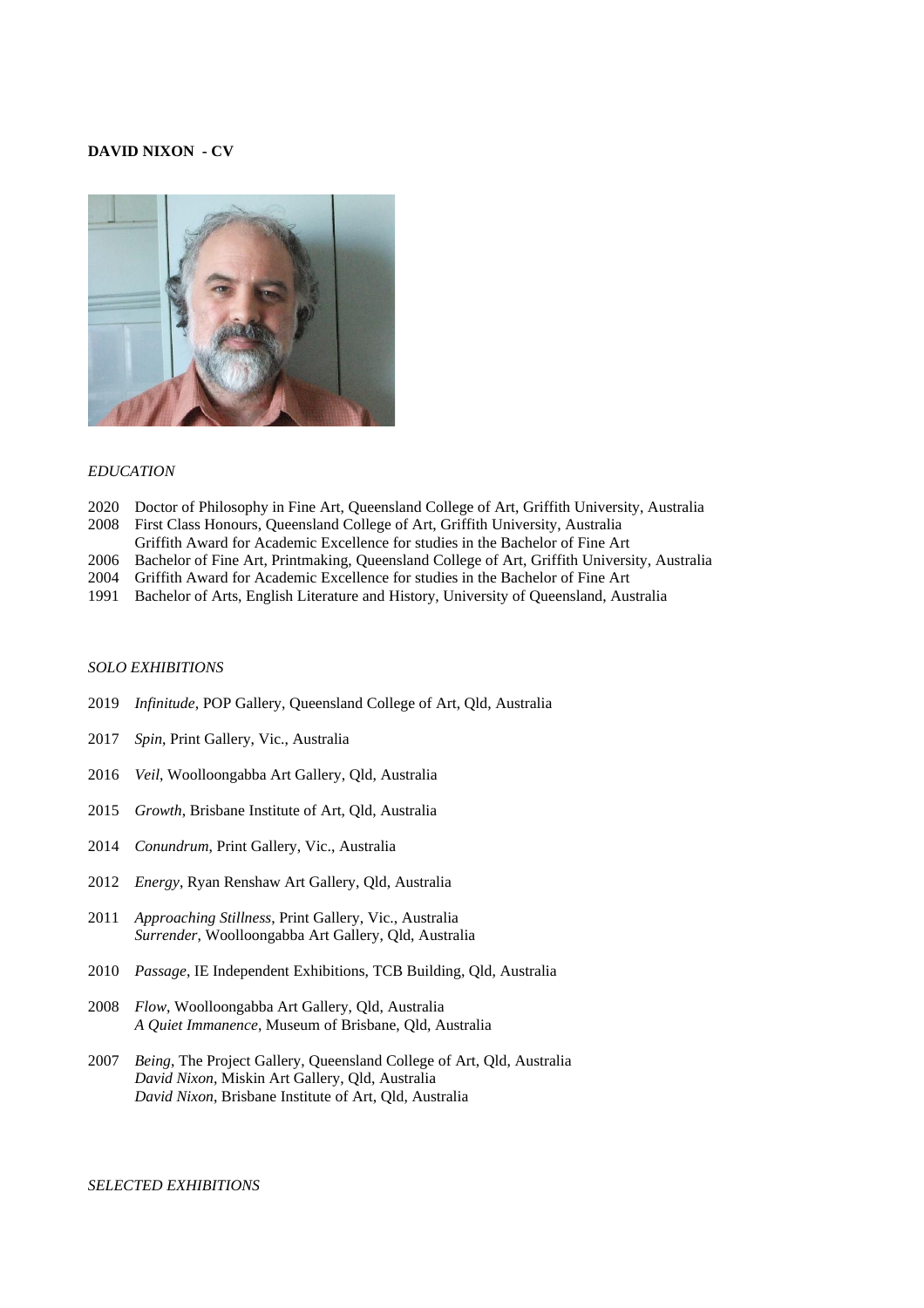- 2019 *Stopping Time: Material Prints 3,000 BCE to Now*, national touring exhibition, Australia *Megalo International Print Prize*, Megalo Print Gallery, Canberra, ACT, Australia Print and Zine Fair, Parliament House, Canberra, ACT, Australia *Cossack Art Award, invited artist section*, Cossack, W.A., Australia *Christmas Collection*, Kerrie Lowe Gallery 2019, N.S.W., Australia *Xmas Show 2019*, Woolloongabba Art Gallery, Qld, Australia
- 2018 *My World*, Old Fire Station Gallery, Redcliffe, Qld., Australia *Xmas Show 2018*, Woolloongabba Art Gallery, Qld, Australia
- 2017 *Geelong Acquisitive Print Award*, Geelong, Vic., Australia *Marie Ellis OAM Prize for Drawing*, Jugglers Art Space, Qld, Australia *Points of Inflection*, Gympie Regional Art Gallery, Gympie, Qld, Australia *All are One*, Francis Rush Centre, Cathedral of St. Stephen precinct, Qld, Australia *Snapshot*, Project Gallery, Queensland College of Art, Qld, Australia *Xmas Show 2017*, Woolloongabba Art Gallery, Qld, Australia
- 2016 *Inflection*, Centre for Fine Print Research, University of West England, Bristol, United Kingdom *Fremantle Print Award*, Fremantle Arts Centre, Fremantle, W.A., Australia *Largesse,* Pop Gallery, Queensland College of Art, Qld, Australia *si-NEK-da-kee*, Webb Gallery, Queensland College of Art, Qld, Australia 25 *Print Folios*, Webb Gallery, Queensland College of Art, Qld, Australia

2015 *Soshigaya Folio*, Gallery Taga 2, Tokyo, Japan *Shandong/QCA: Celebrating 15 years of Teaching and Learning*, Webb Gallery, Queensland College of Art, Qld, Australia *Piano performance*, 'Michael Parekowhai: The Promised Land', Gallery of Modern Art, Qld, Australia *Precious: The Lure of Skill*, Bosz Gallery, Qld, Australia *Impressions 9*, Impress Gallery, Kedron, Qld, Australia *Intervention*, Woolloongabba Art Gallery, Qld, Australia *Christmas 2015*, Kerrie Lowe Gallery, N.S.W., Australia *roughing out, Delegate Show 11,* Drawing International Brisbane, Queensland College of Art, Qld, Australia *TEXTure*, The Edge, Southbank, Qld, Australia

- 2014 *Fremantle Print Award*, Fremantle Arts Centre, Fremantle, W.A., Australia *Miniature Postcard Exchange*, Kurukshetra University, Haryana, India *Vario Plus*, Impress Gallery, Kedron, Qld, Australia *Impressions 8*, Impress Gallery, Kedron, Qld, Australia *Staffrooms*, Brisbane Institute of Art, Qld, Australia *Christmas 2014*, Kerrie Lowe Gallery, N.S.W., Australia *Twenty-three degrees*, Woolloongabba Art Gallery, Qld, Australia
- 2013 *Satellite Night,* ikono On Air Festival, Berlin, Germany, [ikono.org/onairfestival/](about:blank) Channels: The Australian Video Art Festival, *Video Visions: Sensory Drive + Media Mash-ups*, The Australian Centre for the Moving Image, Vic., Australia *Greatest Hits*, touring Queensland regional galleries, Qld, Australia *The Printed Image*, Kerrie Lowe Gallery, N.S.W., Australia *Impressions 7*, Brisbane Institute of Art, Qld, Australia *Vario Plus*, Bribie Island Regional Art Gallery, Qld, Australia *Christmas 2013*, Kerrie Lowe Gallery, N.S.W., Australia
- 2012 *Freshcuts*, Institute of Modern Art, Qld, Australia *Greatest Hits*, Institute of Modern Art, Qld, Australia *CCP Declares*, Contemporary Centre for Photography, Vic, Australia *An Architect's Eye*, Noosa Regional Art Gallery, Qld, Australia *Blake Prize, Director's Cut*, online exhibition, N.S.W., Australia *Oh Video*, Queensland College of Art, Griffith University, Qld, Australia *Transferring the Image*, Kerrie Lowe Gallery, N.S.W., Australia *Christmas 2012*, Kerrie Lowe Gallery, N.S.W., Australia *Water Portraits*, Pop Gallery, Qld, Australia *Intuition*, Brisbane Institute of Art, Qld, Australia *Art for Eva*, Ryan Renshaw Art Gallery, Qld, Australia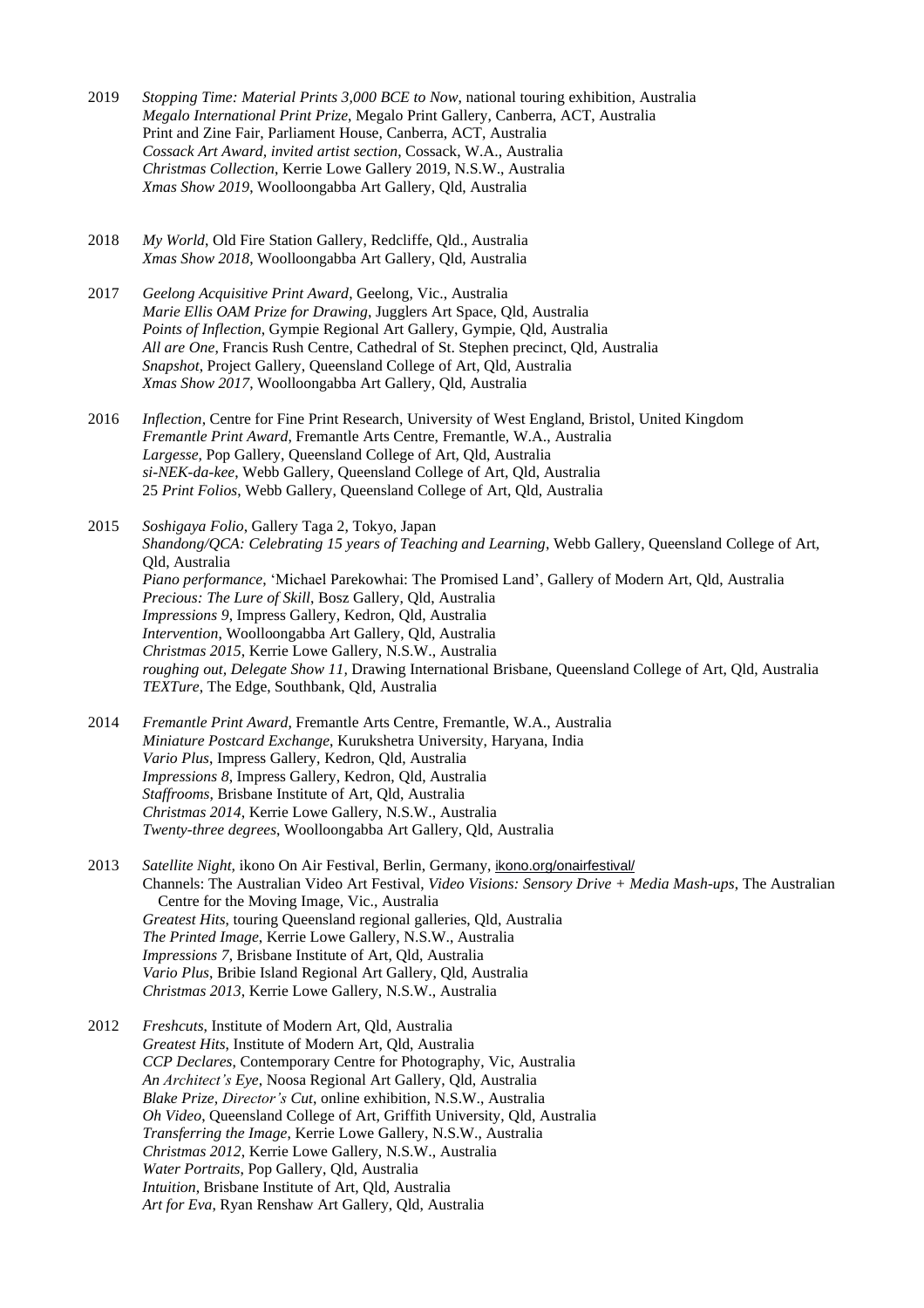2011 *CPM National Print Awards*, Tweed River Art Gallery, N.S.W., Australia  *Syncronicity: Queensland Contemporary Photography*, Grafton Regional Gallery, N.S.W., Australia *Transferring the Image*, Kerrie Lowe Gallery, N.S.W., Australia  *Closer*, The Wandering Room, New Farm Park, Qld, Australia  *Eclectic Mix 2*, Baboa Gallery, Qld, Australia *Xmas Show*, Kerrie Lowe Gallery, N.S.W., Australia  *The Young Collectors,* Ryan Renshaw Gallery, Qld, Australia *Brah-voh*, Brisbane Institute of Art staff exhibition, Qld *Selected works from the PCA commissioned print archives*, Solander Gallery, Wellington, New Zealand *Water Portraits*, Warren G. Flowers Gallery, Montreal, Quebec, Canada

2010 *Objectophilia*, Laneway exhibitions, Brisbane, Australia *Awkward*, The Wandering Room, Raw Space, Qld, Australia *Synchronicity, Qld Contemporary Photography*, Redcliffe City Art Gallery, Qld, Australia *Ten Printmakers*, Brunswick Street Gallery, Vic., Australia *Impressions 5*, Impress Printmakers Studio Brisbane, Qld, Australia *Four Elements*, Kerrie Lowe Gallery, N.S.W., Australia *On Paper*, The Project Gallery, Brisbane, Australia *The Curious Collector*, The Project Gallery, Brisbane, Australia *St. Sebastian's Art Award*, Brisbane, Qld, Australia *B Aware*, St. John's Anglican Cathedral, Brisbane, Qld, Australia *Bad Pixel*, King George Square, Brisbane, Qld, Australia *Eclectic Mix Show*, Baboa Gallery, Qld, Australia *Who That?*, Woolloongabba Art Gallery, Qld, Australia *Xmas Show*, Kerrie Lowe Gallery, N.S.W., Australia *Printmaking 10B*, Brunswick Street Gallery, Vic., Australia *Small Works Prize*, Brunswick Street Gallery, Vic., Australia *Sharing*, Museum Sztuki Wspolczesnej, Przemysl, Poland

2009 *New Skin, Contemporary Qld Photo-Media*, Qld Centre for Photography, Qld, Australia *Space for Yearning*, Queensland University of Technology, Qld, Australia *Twenty-three Degrees*, Woolloongabba Art Gallery, Qld, Australia *Port Jackson Press Graduate Printmaking Award*, Port Jackson Centre for Australian Printmaking, Vic., Australia  *Moreton Bay 09*, Pine Rivers Art Gallery, Qld, Australia *Beat*, Bleeding Heart Gallery, Brisbane, Qld, Australia *Brisbane Rotary Art Spectacular*, Rotary International, Qld, Australia *Impressions 4*, Impress Printmakers Studio Brisbane, Qld, Australia *Silk Cut Award for linocut prints*, Glen Eira Gallery, Melbourne, Vic., Australia *Sharing*, Aula, Academy of Fine Arts, Warsaw, Poland; Chatka Zaka, Maria Curie-Sklodowki University, Lublin, Poland; Kolegium, College of Fine Art, Kazimierz Dolny, Poland; Schron Sztuki, Rzeszow, Poland; The National Museum, Przemysl, Poland

- 2008 *Stanthorpe Art Prize 08*, Stanthorpe Regional Art Gallery, Qld., Australia  *Four Elements*, Kerrie Lowe Gallery, N.S.W., Australia  *Gas*, Dell Gallery, Brisbane, Qld, Australia *QCA Alumni Network Art Prize 08*, QCA College Gallery, Qld, Australia  *Churchie Emerging Art Award*, Church of England Grammar School, Qld, Australia  *Sea, Sand, Water,Wind*, Baboa Gallery, Qld, Australia  *Impressions 3*, Impress Printmakers Studio Brisbane, Qld, Australia
- 2007 *Print Council of Australia* national touring exhibition, Australia *Burnie Print Prize*, Burnie Regional Art Gallery, Burnie, Tas., Australia *Yokohama Mama*, Bankokubashi Gallery, Yokohama, Japan *Artists X HMAS Diamantina*, Queensland Maritime Museum, Brisbane, Qld, Australia *Churchie Emerging Art Award*, Church of England Grammar School, Qld, Australia *St. Bernards Artprize 2007*, The Centre, Beaudesert Regional Gallery, Qld, Australia *Impressions 2*, Impress Printmakers Studio Brisbane, Qld, Australia

2006 *Important Works on Paper and Sculpture*, Rex Irwin Gallery, Sydney, N.S. W., Australia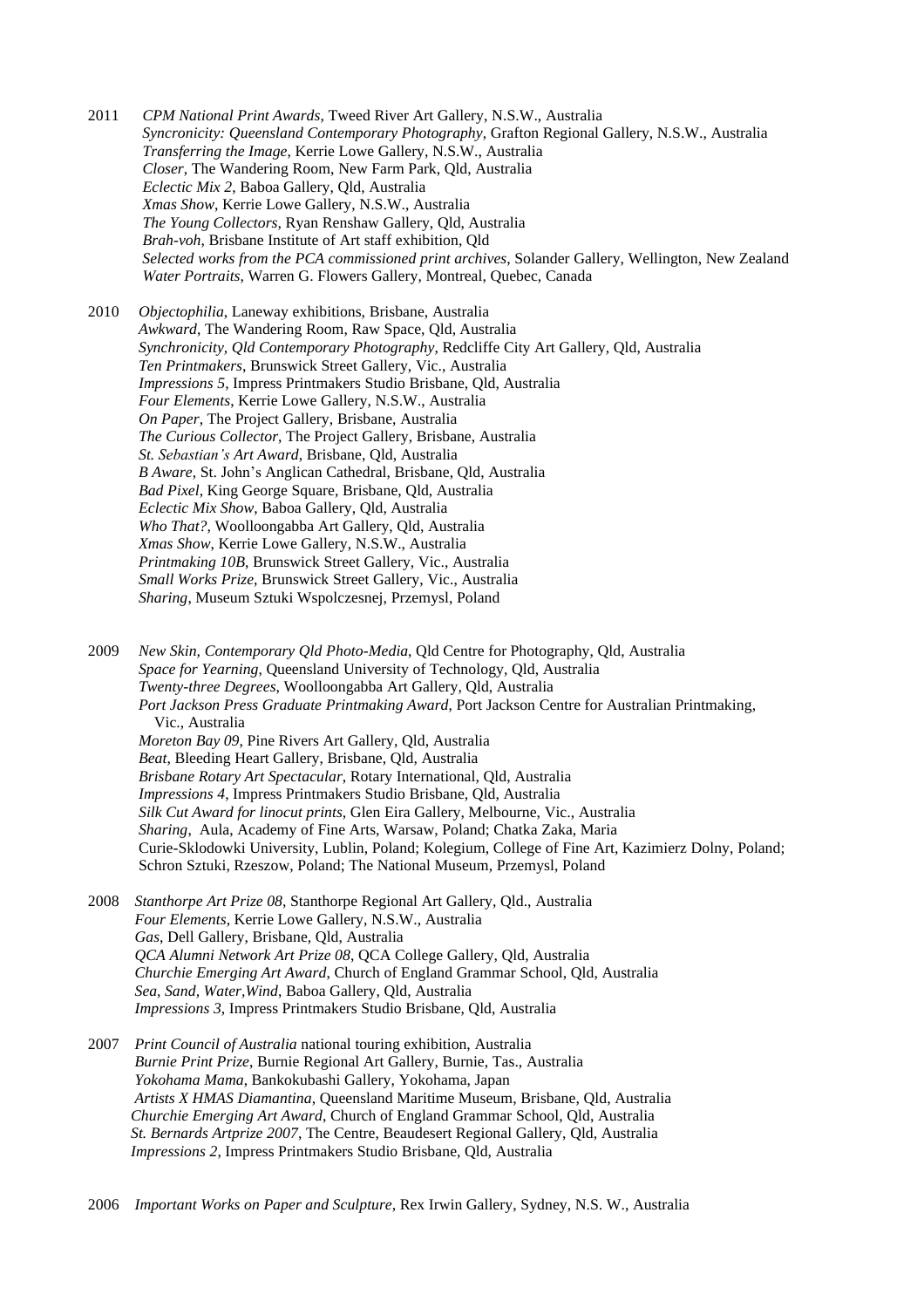*Art Sydney 06,* Hordern Pavilion, Sydney, N.S.W., Australia *Fremantle Print Award*, Fremantle Arts Centre, Fremantle, W.A., Australia *Silk Cut Award for linocut prints*, Glen Eira Gallery, Melbourne, Vic., Australia *Conrad Jupiters Art Prize*, Gold Coast City Art Gallery, Gold Coast, Qld, Australia *Comalco Martin Hanson Memorial Award*, Gladstone Regional Gallery, Gladstone, Qld, Australia *Artworkers Award 06*, Brisbane, Qld., Australia *St. Sebastian's Art Award*, Brisbane, Qld., Australia *Red, the power of print*, Redcliffe City Regional Gallery, Brisbane, Qld, Australia *Transferring the Image*, Mura Clay Gallery, Sydney, Australia *Christmas Exhibition Group Show*, Mura Clay Gallery, N.S.W., Australia *Insects, Critters and Bipeds*, The Art Factory, Brisbane, Australia *Distinct Voices*, The Project Gallery, Brisbane, Australia *The Theiss Art Prize*, Dell Gallery, Brisbane, Australia

- 2005 *Important Works on Paper and Sculpture*, Rex Irwin Gallery, Sydney, N.S.W., Australia *Art Sydney 05*, Hordern Pavilion, Sydney, N.S.W., Australia *On a Roll*, The Art Factory, Brisbane, Qld, Australia *Christmas Exhibition Group Show*, Mura Clay Gallery, N.S.W., Australia
- 2002 *Jacaranda Acquisitive Drawing Award*, Grafton Regional Gallery, Grafton, N.S.W., Australia

# *PRIZES AND AWARDS*

- 2018 The Bush Family Award, Works on Paper, *Martin Hanson Memorial Art Award*, Qld
- 2016 Judging *Diversity in Print*, Royal Queensland Art Society, Qld
- 2015 First Prize, *Diversity in Print*, Royal Queensland Art Society, Qld Third Prize, *Let there be Light*, Francis Rush Centre, Cathedral of St. Stephen precinct, Qld, Australia
- 2014 First Prize, *Diversity in Print*, Royal Queensland Art Society, Qld
- 2009 *Barbara Carroll Award* (Social-political comment), *CPM National Print Award*, N.S.W.
- 2008 *The LauraLou Jay Memorial Award*, Works on Paper, *Martin Hanson Memorial Art Award*, Qld. Acquisition, *Pine Rivers Art Award*, Qld. Finalist, *St. Sebastian's Art Award*, Brisbane, Qld.
- 2007 First Prize, Landscape Category, *Ipswich Art Award*, Qld. *The LauraLou Jay Memorial Award*, Works on Paper, *Martin Hanson Memorial Art Award*, Qld. Acquisition, *St. Bernards Art Award*, Qld. Finalist, *Queensland Villages Art Prize 2007*, Qld. Highly Commended, *Royal Brisbane Women's Hospital Art Award*, Qld.
- 2006 First Prize, Works on Paper, *Ipswich Art Award*, Qld. First Prize, *Royal Brisbane Women's Hospital Art Award*, Qld. Finalist, *St. Sebastian's Art Award*, Qld.
- 2005 First Prize, *Arts Award*, Prints category, *Australian Decorative and Fine Arts Society,* Qld. First Prize, Drawing, *Bentley Art Prize*, N.S.W. Highly Commended, *Royal Brisbane Women's Hospital Art Award*, Qld. Highly Commended, Drawing, *Coraki Art Prize*, N.S.W.
- 2004 First Prize, Drawing, *Southern Cross Arts and Craft Festival*, N.S.W. Highly Commended, *Royal Brisbane Women's Hospital Art Award*, Qld. Highly Commended, *Bentley Art Prize*, N.S.W.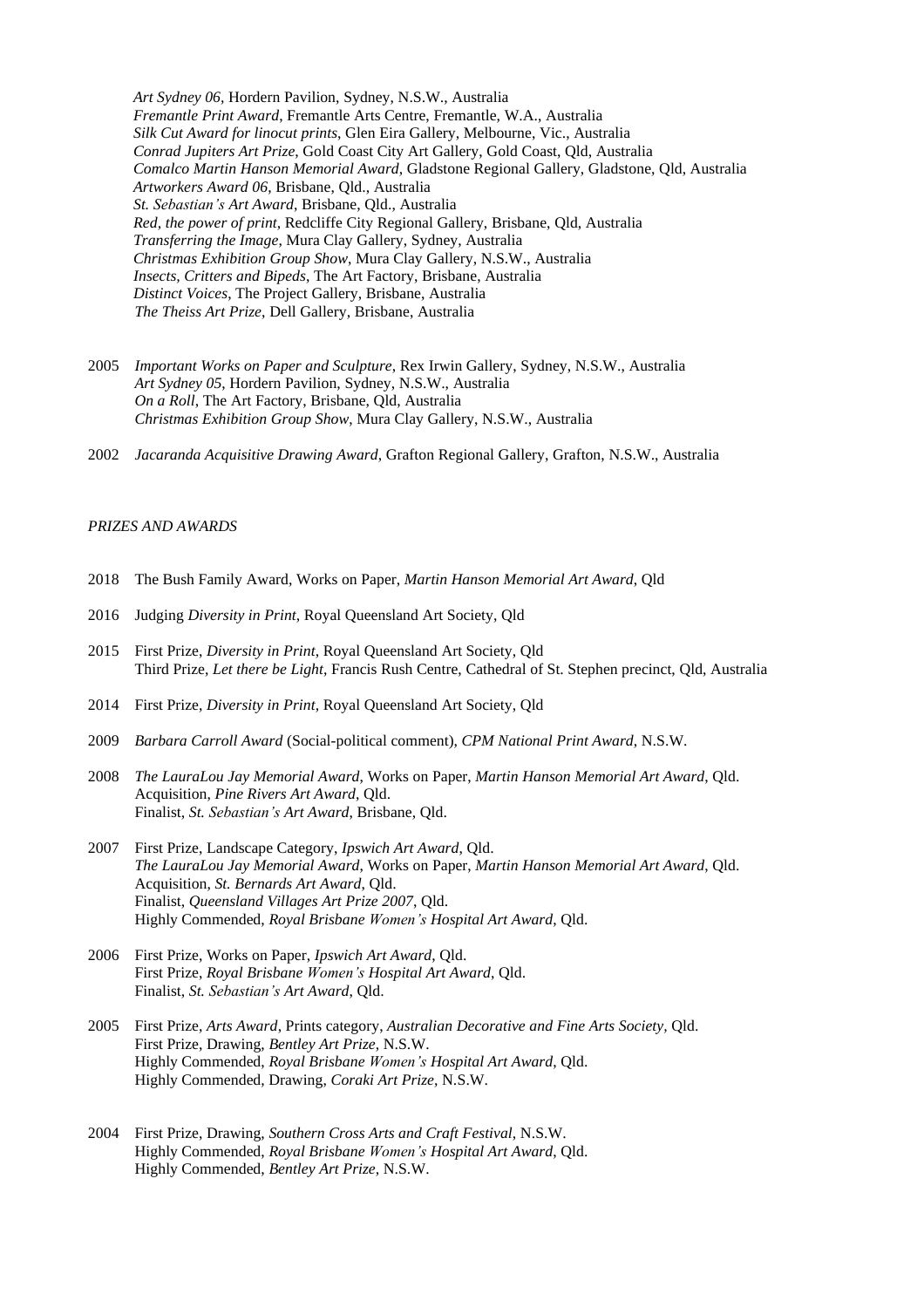2003 First Prize, Drawing, *Coraki Art Prize*, N.S.W. Highly Commended, Drawing, *Brunswick Heads Art Prize*, N.S.W.

#### *RESIDENCIES, GRANTS AND COMMISSIONS*

2015-2019 *Australian Postgraduate Award,* Doctor of Philosophy in Fine Art, Queensland College of Art, Griffith University, Qld, Australia

- 2017 Finalist, *International Departure Lounge*, Brisbane Airport Corporation, Qld, Australia
- 2014 *Arts Queensland*, Individuals Fund, Residency with Master Lithographer Satoru Itazu, *Itazu Litho-Grafik Studio*, Tokyo, Japan
- 2012-2014 *Ausgrid*, Urban Art Projects, Sydney/Brisbane, Australia
- 2008-2010 *Viridian*, John Mainwaring Architects, Noosa, Qld, Australia
- 2007 *Print Council of Australia 2007 Print Commissions*, Vic., Australia

#### *COLLECTIONS*

Works on Paper, National Gallery of Australia, Canberra, A.C.T., Australia Art Gallery of South Australia, Adelaide, S.A., Australia Grafton Regional Art Gallery, Grafton, N.S.W., Australia Bathurst Regional Art Gallery, Bathurst, N.S.W., Australia Gladstone Regional Art Gallery, Gladstone, Qld, Australia Moreton Bay Regional Council Art Collection, Qld, Australia The Centre, Beaudesert Regional Art Gallery, Beaudesert, Qld, Australia Print Council of Australia, Melbourne, Vic., Australia Customs House Gallery Griffith Art Works, Dell Gallery, Brisbane, Qld, Australia QUT Art Museum, Brisbane, Qld, Australia University of the Sunshine Coast, Qld, Australia University of Ballarat, Ballarat, N.S.W., Australia Monash University Gippsland, Vic., Australia Presbyterian Ladies' College Westbourne Grammar School City Of Whitehorse Royal Brisbane Women's Hospital, Brisbane, Qld, Australia Royal Perth Hospital, Perth, W.A., Australia Suncorp, Brisbane, Qld, Australia Sealy Australia, Brisbane, Qld, Australia Arjo Wiggins/Canson Australia Pty Ltd BT Lawyers, Qld, Australia Itazu Litho-Grafik Studio, Tokyo, Japan